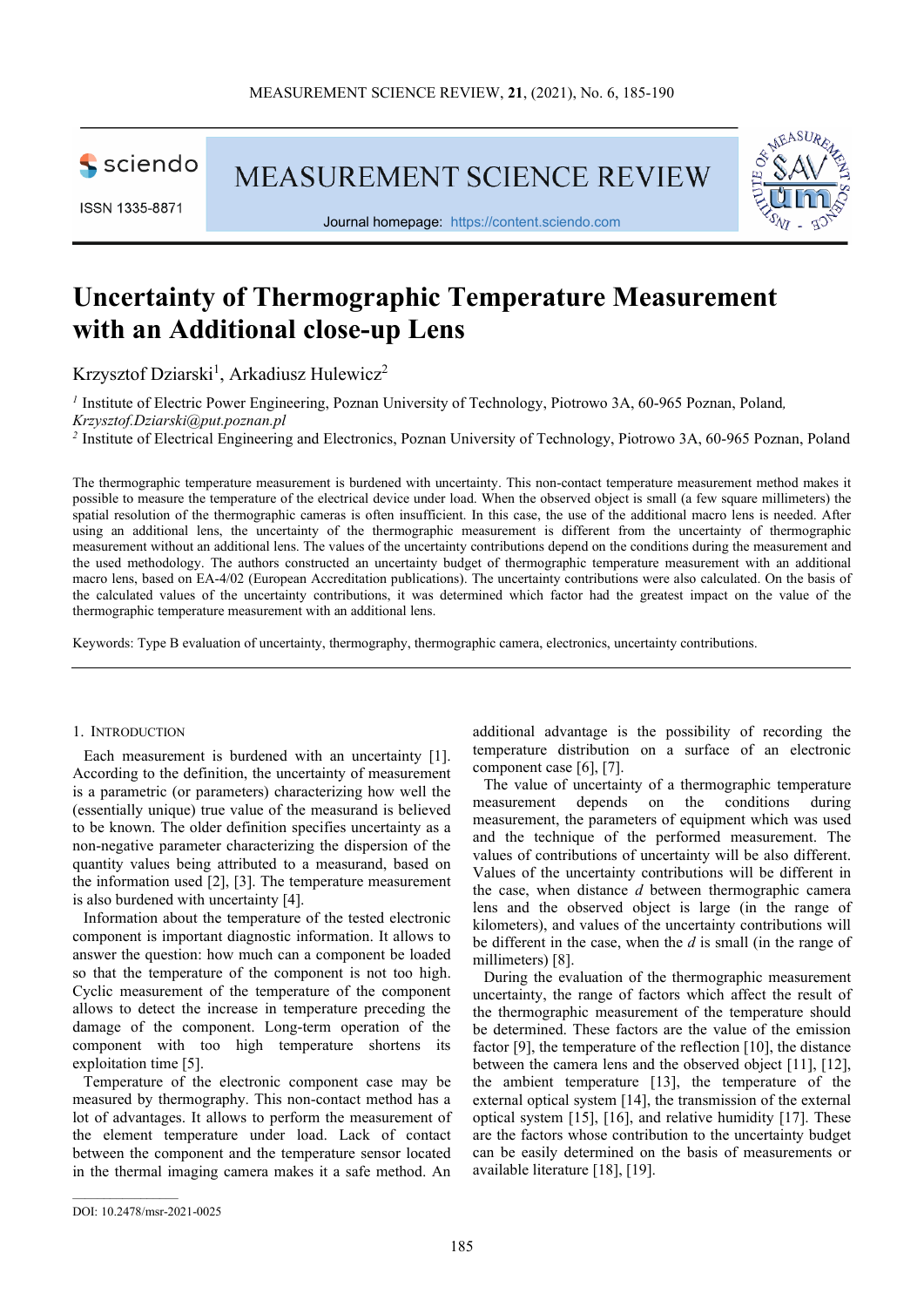During the thermographic measurements of the temperature of the electronic components, the additional macro lenses are often used. It is needed when the thermographic camera's sensor array does not have sufficient spatial resolution. In this case, the use of an additional lens enables the registration of temperature distributions in cases of small cases such as SMD (Surface Mounted Devices) and BGA (Ball Grid Array). During thermographic temperature measurements with an additional macro lens, it is important to select a precise  $d = 33$ millimeters [20]. In this case, during the evaluation of the uncertainty of the thermographic measurement of the temperature, two additional factors must be taken into account: the temperature of the additional macro lens  $\theta_l$  and the transmittance of the additional macro lens *τ<sup>l</sup>* [8].

Knowledge of the value of contribution of components in the uncertainty of thermographic measurement of the temperature provides knowledge about the effect of individual factors on the result of a thermographic temperature measurement *ϑcam* and to which factor's compensation should be paid special attention.

As a result of the analysis of the available literature, no publications on thermographic temperature measurement with additional macro lens were found. For this reason, the studies were conducted to determine the contribution rate of participation related to the occurrence of individual factors in the uncertainty budget of the thermographic temperature measurement performed with an additional macro lens.

#### 2. DETERMINATION OF UNCERTAINTY

#### *2.1. Measurement system*

The main part of the made stand was a stand with a Flir E50 thermal imaging camera (Flir, Wilsonville, Oregon, USA) [21]. The camera was equipped with an additional macro Close-up 2x lens (Flir, Wilsonville, Oregon, USA) [22]. The used lens allowed for spatial resolution (IFOV) of  $67 \mu m$ . Thanks to the applied linear guide with engine 57H56H3004A [23], it was possible to change *d* with a step equal to 0.1 mm.

Under the lens, at a distance of  $d = 33$  mm, the object under observation was placed, which was a Pt1000 sensor with a known value of resistance. Diameter of the sensor's case was equal to 3 mm and the length of the sensor's case was equal to 6 mm. The sensor was placed on an aluminum table measuring 2 cm x 3 cm. In order to minimize the IR radiation reflections inside the chamber, the table was painted with black paint. Due to the large (compared to the dimensions of Pt1000) dimensions of the table, a polyurethane foam was placed between the table and the observed sensor. In this way the influence of the thermal capacity of the table on the measured value of Pt1000 temperature was eliminated.

The constructed stand with the camera and the object under observation was placed in a chamber with external dimensions of 40 cm x 30 cm x 30 cm made of plexiglass. The internal sides of the chamber walls were lined with black foam made of polyurethane. Polyurethane foam is characterized by high emissivity factor  $\varepsilon = 0.95$  [24] and low reflectance factor  $\rho$ . It enabled the optical isolation of the chamber's interior and the minimization of IR radiation reflections inside the chamber.

Thermographic camera was connected with a laptop by USB interface. The laptop was put outside the chamber. Flir Tools software was installed on this laptop. The settings of the thermographic camera, which was used, had been changed in Flir Tools Software.

The *d* value was changed by selecting the appropriate value on the HMI touch panel. The touch panel was connected to a Siemens Simatic S7-1200 controller in the CPU 1214 DC/DC/DC version, designated 6ES7214- 1BG40-0XB0 (Siemens AG, Munich, Germany) [25]. In turn, the PLC was connected to the stepper motor. The constructed measurement system is shown in Fig.1. The block diagram is shown in Fig.2.



Fig.1. The view of the constructed measurement system with thermographic camera and additional lens.



Fig.2. The block diagram of the measurement system.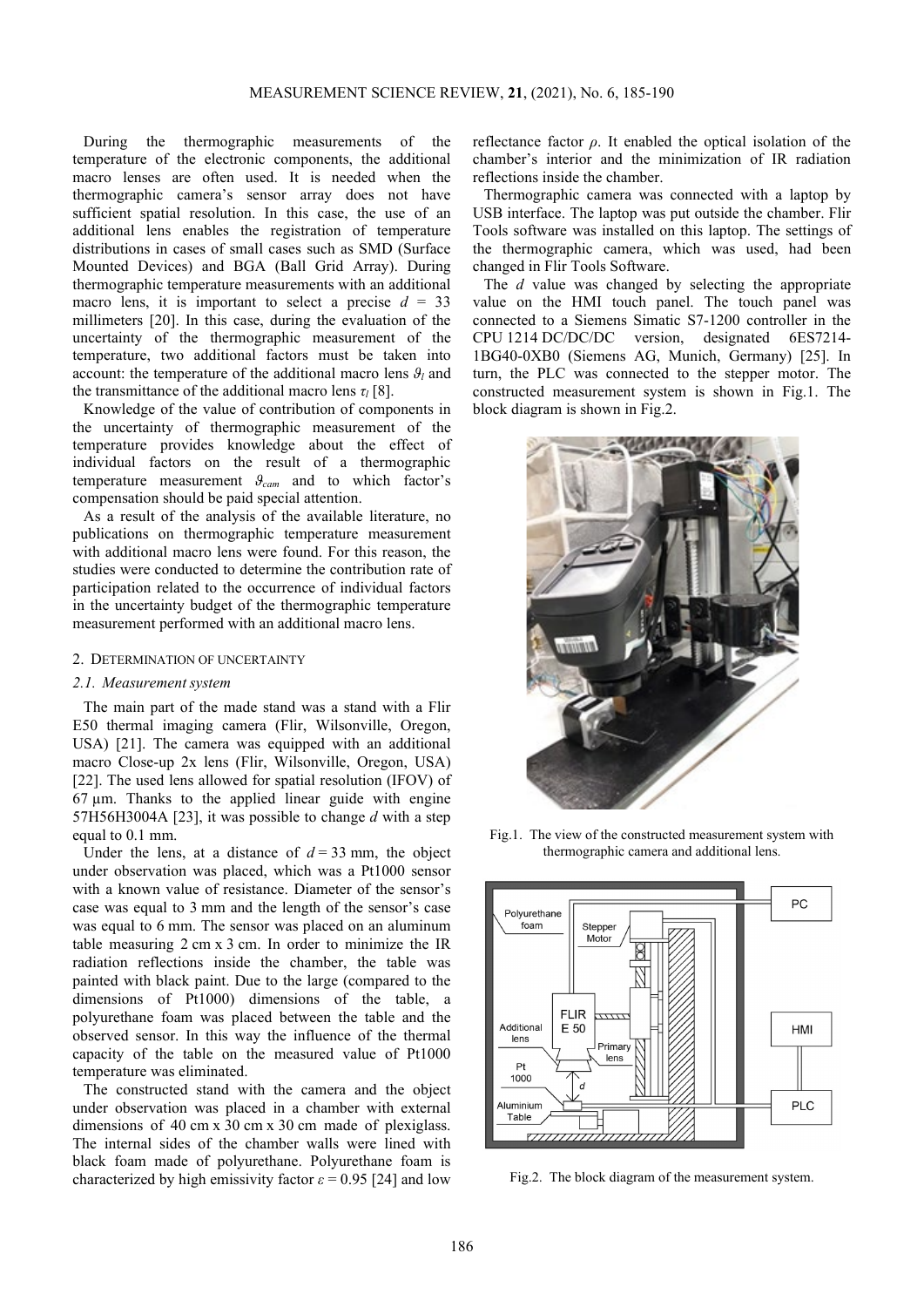### *2.2. Components of IR radiation*

In the present case, the infrared radiation, which reaches to the thermographic camera lens, consists of four parts [8]:

- The IR radiation from the surroundings, which was reflected from the observed object (aluminum block) *IRrefl*,
- The IR radiation emitted by the observed object *IR<sub>obi</sub>*,
- The IR radiation emitted by air between thermographic camera lens and the observed object *IRa*,
- The IR radiation emitted by additional close-up  $2x$ lens *IRl*.

All of the infrared radiation components, which were mentioned above, may be described by equations (1-4).

$$
IR_{refl} = (1 - \varepsilon) \cdot W_{refl} \cdot \tau_a \cdot \tau_l \tag{1}
$$

$$
IR_{obj} = \varepsilon \cdot W_{obj} \cdot \tau_a \cdot \tau_l \tag{2}
$$

$$
IR_a = (1 - \tau_a) \cdot W_a \cdot \tau_l \tag{3}
$$

$$
IR_{l} = (1 - \tau_{l}) \cdot W_{l} \tag{4}
$$

where:  $\varepsilon$  - emissivity factor of the observed object,  $W_{refl}$  the ambient radiation reflected from the observed object, *τ<sup>a</sup>* the transmittance factor of ambient (air between thermographic camera lens and the observed object),  $\tau_l$  - the transmittance factor of the additional thermographic camera lens,  $W_{obj}$  - the radiation emitted by the observed object,  $W_a$  the radiation emitted by the ambient,  $W_l$  - the radiation emitted by the additional thermographic camera lens.

The components of the IR radiation are shown in Fig.3.



Fig.3. Components of IR radiation which reach the thermographic camera lens: 1) IR radiation reflected from the observed object, 2) IR radiation emitted by the observed object, 3) IR radiation emitted by air, 4) IR radiation emitted by the additional lens.

After adding the equations (1-4), fulfilling the Stefan-Boltzmann law and carrying out the transformations, the equation describing the temperature of the observed object  $\theta_{obj}$  on the basis of the total infrared radiation reaching the thermal camera lens takes the form of equation 5.

$$
\mathcal{G}_{obj} = \sqrt[4]{\frac{A}{\varepsilon \cdot \tau_a \cdot \sigma \cdot \tau_l}}
$$
  
\n
$$
A = W_{tot} - (1 - \varepsilon) \cdot \tau_a \cdot \sigma \cdot \mathcal{G}_{refl}^4 \cdot \tau_l - (1 - \tau_a) \cdot (5)
$$
  
\n
$$
\cdot \sigma \cdot \mathcal{G}_a^4 \cdot \tau_l - (1 - \tau_l) \cdot \sigma \cdot \mathcal{G}_l^4
$$

where:  $\sigma$  is the Boltzmann constant equal to 5.67 cm × 10<sup>-8</sup> W/(m<sup>2</sup>·K<sup>4</sup>),  $W_{tot}$  – the total IR radiation reaching the camera lens,  $\theta_a$  – the temperature of ambient,  $\theta_{refl}$  – the temperature reflected from the observed object,  $\theta_l$  – the temperature of additional macro lens [26].

The value  $\tau_a$  can be determined by means of the formula (6). To determine the value *τa*, first the humidity value *ω* should be determined. This can be done by means of formula (7)

$$
\tau_a(d,\omega) = K_a \cdot \exp[-\sqrt{d} \cdot (\alpha_1 + \beta_1 \sqrt{\omega})] +
$$
  
+(1-K\_a) \cdot \exp[-\sqrt{d} \cdot (\alpha\_2 + \beta\_2 \sqrt{\omega})] (6)

$$
\omega(\omega_{\gamma_0}, \mathcal{G}_a) = \omega_{\gamma_0} \cdot \exp(h_1 + h_2 \cdot \mathcal{G}_a ++ h_3 \cdot \mathcal{G}_a^2 + h_4 \cdot \mathcal{G}_a^3)
$$
\n(7)

where:  $\omega$  is the factor indicating the amount of water vapor in the atmosphere,  $\omega_{\%}$  is relative humidity,  $K_{atm}$ =1.9 is the atmosphere damping factor,  $\alpha_1$  and  $\alpha_2$  are damping factors for an atmosphere without water vapor,  $\beta_1$  and  $\beta_2$  are damping factors for water vapor  $h_1$ =1.5587  $h_2$ =6.939 ⋅ 10<sup>-2</sup>, *h*<sub>3</sub>=−2.7816 ⋅ 10<sup>-4</sup>, and *h*<sub>4</sub>=6.845 ⋅ 10<sup>-7</sup> [27].

### *2.3. Method of evaluation of uncertainty*

In order to determine the standard uncertainty of the performed thermographic temperature measurement, the method of determining the uncertainty of type B was selected. This method was chosen due to the small number of measurements and the changing conditions during the measurements. Type B standard uncertainty assessment is a method of assessing uncertainty other than the statistical analysis of a series of observations. In this case the evaluation of the standard uncertainty is based on some other scientific knowledge [28]. In the case of this method it is necessary to construct the uncertainty budget. The calculation of contributions of uncertainty is also needed. The contributions of uncertainty are the part of a constructed uncertainty budget.

In order to determine the contributions of individual factors in the standard uncertainty of a thermographic temperature measurement with additional lens  $u(\theta_{obj})$ , the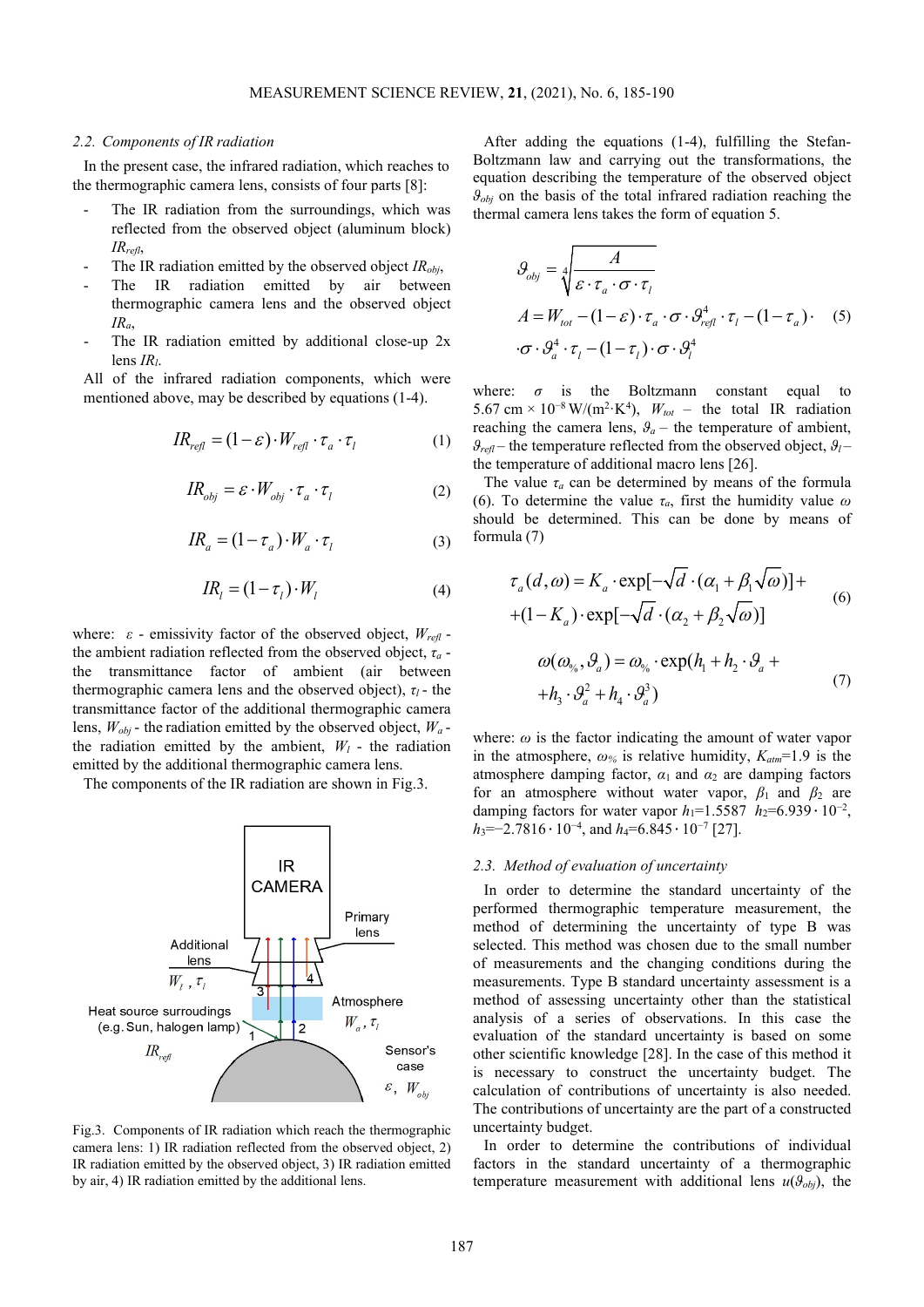scope of values of components listed on the right of equations (5)-(7) was determined. The limits of scopes of *τ<sup>a</sup>* (-) and  $W_{tot}$  (in W/m2) were determined on the basis of simulation works in Matlab software, during which equations (6) and (7) were used. As the  $\tau_l$  (-) scope, the widest material transmittance scope, which is used for manufacturing thermal camera lenses within the LWIR (Long Wave InfraRed) scope, was selected [8]. The scopes of other factors included in equations (5)-(7) were determined on the basis of experimental work during which a resistance temperature sensor with a known temperature value (which has been mentioned in section 2.1), was being applied.

The limit of scopes of *ϑrefl* was determined on the basis of the experimental work too. For this reason, the aluminum table with Pt1000 sensor was changed to an aluminum block with dimensions equal to 16 mm x 16 mm x 45 mm with a hollow hemisphere. The radius of this hemisphere equals 5 mm. The measured point was set at the bottom of the hemisphere. During the measurement of the *ϑrefl* value, the *ε* (-) and *d* (in mm) compensation was turned off (the setting  $\epsilon = 1$  and the setting  $d = 0$ ). The value of the temperature read from the recorded thermogram was assumed as the measured reflected temperature value.

The equal probability of values occurring in the designated ranges made it possible to assign a rectangular probability distribution to all quantities. Assigning the variables from equations (5)-(7) of a rectangular probability distribution made it possible to determine the estimated value related to a given factor using equation 8 [28].

$$
x_i = \frac{1}{2}(a_+ + a_-) \tag{8}
$$

where:  $a_{+}$  - the upper scope limit,  $a_{-}$  - the lower scope limit,  $x_i$  – the obtained estimate.

The standard uncertainty  $u(x_i)$  was determined as the root of the variance. The uncertainty was obtained using equation 9 [20].

$$
u(x_i) = \sqrt{\frac{1}{12}(a_+ - a_-)^2}
$$
 (9)

In order to determine the contribution to the uncertainty  $u_i(v)$ , the value of  $u(x_i)$  was multiplied by the sensitivity factor *c*. The *c* describes the extent to which the estimate of the output  $y$  is influenced by changes in the estimate of the input  $x_i$ . The value of  $c$  represents the value of first derivative of equations (5)-(7) in relation to the variable representing the factor in question [28]. Values of *c* have been calculated by using the numerical method. For this reason, the output estimate *y* due to a corresponding change in the input estimate  $x_i$  of  $+u(x_i)$  and  $-u(x_i)$  was calculated. The values for *c* were obtained by dividing the resulting difference in  $y$  by 2  $u(x_i)$ .

The standard uncertainty of output quantities  $u(y)$  was determined as the root of the sum of squares of values of individual contributions. The expanded uncertainty  $U(y)$  was determined by multiplying  $u(y)$  by the coverage factor  $k$ . The *k* is a number greater than one by which the combined standard measurement uncertainty is multiplied to obtain the expanded measurement uncertainty [28]. During these studies, the value of *k* was equal to 2.

### 3. THE UNCERTAINTY BUDGET

Two other uncertainty budgets had to be constructed before constructing the uncertainty budget for a thermographic measurement with an additional lens. At the beginning, on the basis of equation 7, the uncertainty budget for *ω* was determined. The budget is presented in Table 1. Evaluation of uncertainty budget in tables can be seen in other articles [29], [30].

Table 1. Uncertainty budget for *ω*.

| Sym<br>bol<br>$X_i$ | <b>Estimate</b><br>оf<br>quantity<br>$x_i$ | <b>Standard</b><br>Uncertain<br>ty<br>$u(x_i)$ | Probabi<br>lity<br>distribu<br>tion | <b>Sensitiv</b><br>ity<br>Factor<br>$c_i$ | Uncert<br>ainty<br>contri<br>bution<br>$u_i(y)$ |
|---------------------|--------------------------------------------|------------------------------------------------|-------------------------------------|-------------------------------------------|-------------------------------------------------|
| $\vartheta_a$       | $26.5$ [°C]                                | 4.90 $[°C]$                                    | rectangu<br>lar                     | 0.62                                      | $3.04$ [-]                                      |
| $\omega$ %          | 44.5 $\lceil\% \rceil$                     | $17.32$ [%]                                    | rectangu<br>lar                     | 0.25                                      | $4.33$ [-]                                      |
| $\omega$            | 13.93 [-]                                  |                                                |                                     |                                           | 5.29 [-]                                        |

Similarly, on the basis of equation (6), the uncertainty budget for  $\tau_a$  was determined. The uncertainty budget for  $\tau_a$ is presented in Table 2.

Table 2. Uncertainty budget for  $\tau_a$ , superior to the budget for  $\omega$ .

| Sym<br>bol<br>$X_i$ | Estimat<br>e of<br>quantity<br>$x_i$ | <b>Standard</b><br>Uncertai<br>nty<br>$u(x_i)$ | Proba<br>bility<br>distrib<br>ution | Sensitivity<br>Factor<br>$c_i$ | <b>Uncert</b><br>ainty<br>contrib<br>ution<br>$u_i(y)$ |
|---------------------|--------------------------------------|------------------------------------------------|-------------------------------------|--------------------------------|--------------------------------------------------------|
| $\omega$            | 13.93                                | 5.29                                           | normal                              | $-3.78 \cdot 10^{-5}$          | $-0.003$                                               |
|                     |                                      |                                                |                                     |                                |                                                        |
| d                   | 0.033                                | 0.0057                                         | rectang                             | $-0.0204$                      | $-0.0007$                                              |
|                     | [mm]                                 | $\lceil$ mm $\rceil$                           | ular                                |                                |                                                        |
| $\tau_a$            | 0.9987                               |                                                |                                     |                                | 0.0010                                                 |
|                     |                                      |                                                |                                     |                                |                                                        |

The final uncertainty budget done for the quantity  $\theta_{obj}$  is presented in Table 3.

Estimates of  $\omega$  and  $\tau_a$  were determined using equation (8). As the  $\omega$  and  $\tau_a$  variability scope, the highest and lowest possible values were assumed, depending on values of input quantities in equations (6) and (7). By virtue of the Central Limit Theorem, both quantities are assigned a normal probability distribution.

The limits of the  $W_{tot}$  scope were performed on the basis of the simulation work. It was found that  $W_{tot}$  scope was between 0.1669 W/m - 0.1439 W/m. On the basis of the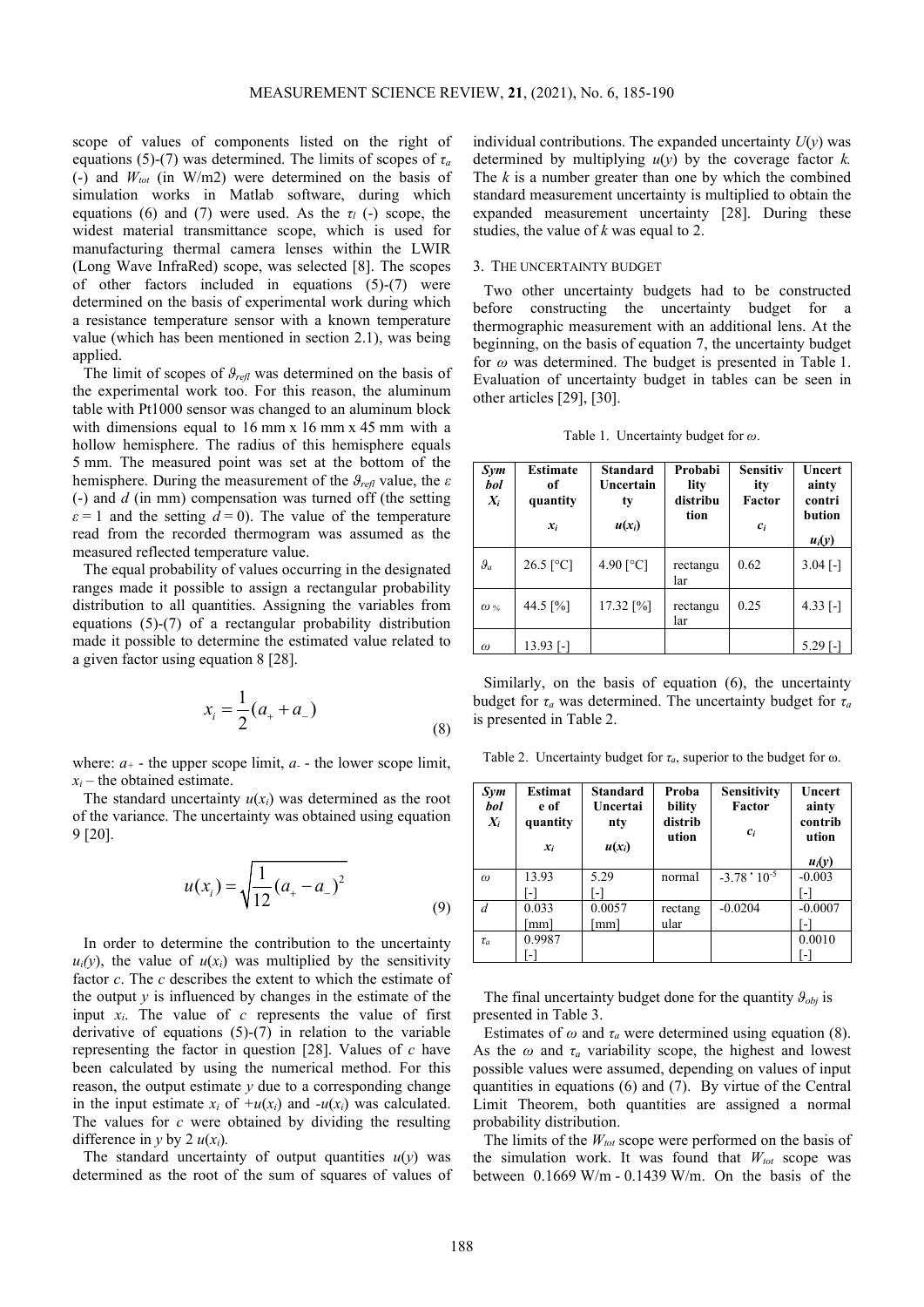experimental work and data from literature, it was found that the limits of  $\mathcal{G}_{refl}$  scopes are: 25 °C - 35 °C,  $\mathcal{G}_a$ : 18 °C -35 ℃, *τl*: 0.9-1, *ω %*: 40 % - 60 %, *ε*: 0.95 - 0.98, and scope  $d$  varies from 20 mm – 50 mm. In addition, it was assumed that  $\theta_a = \theta_l$ . Expanded uncertainty value  $U(v)$  was obtained by multiplying the value of  $u(y) = 0.55$  °C by the coverage factor  $k = 2$ . The value of expanded uncertainty  $U(\theta_{obj})$  was 1.11 °C for  $\theta_{obj}$  = 41.36 °C.

Table 3. Primary uncertainty budget for the quantity *ϑobj*.

| Sym                 | <b>Estimate</b>       | Standa                | Proba   | <b>Sensitivi</b> | Uncerta              |
|---------------------|-----------------------|-----------------------|---------|------------------|----------------------|
| bol                 | of                    | rd                    | bility  | ty               | inty                 |
| $X_i$               | quantity              | Uncert                | distrib | Factor           | contribu             |
|                     |                       | ainty                 | ution   |                  | tion                 |
|                     | $x_i$                 |                       |         | $c_i$            |                      |
|                     |                       | $u(x_i)$              |         |                  | $u_i(y)$             |
| $\tau_a$            | 0.9987                | 0.0010                | normal  | 0.4488           | 0.0004               |
|                     | -1                    | -1                    |         |                  | $^{\circ}$ Cl        |
| $W_{tot}$           | 0.1554                | 0.0066                | rectan  | 67.7701          | 0.4472               |
|                     | $\lceil W/m \rceil$   | $\lceil W/m \rceil$   | gular   |                  | [°C]                 |
| ε                   | 0.9700                | 0.0086                | rectan  | $-7.6450$        | $-0.0657$            |
|                     | -1                    | -1                    | gular   |                  | $^{\circ}$ Cl        |
| $\vartheta_{refl}$  | 30                    | 2.8868                | rectan  | 0.0119           | 0.0344               |
|                     | [°C]                  | [°C]                  | gular   |                  | [°C]                 |
| $\tau_l$            | 0.9500                | 0.0289                | rectan  | $-10.3189$       | 0.2982               |
|                     |                       | -1                    | gular   |                  | [°C]                 |
| $\vartheta_a$       | 26.500                | 4.9000                | rectan  | $-0.0151$        | $-0.0740$            |
|                     | °C1                   | [°C]                  | gular   |                  | [°C]                 |
| $\vartheta_l$       | 26.500                | 4.9000                | rectan  | $-0.0151$        | $-0.0740$            |
|                     | [°C]                  | [°C]                  | gular   |                  | [°C]                 |
| $\mathcal{G}_{obj}$ | 41.357                | 0.0010                |         |                  | 0.5525               |
|                     | $^{\circ}\mathrm{Cl}$ | $^{\circ}\mathrm{Cl}$ |         |                  | $^{\circ}\mathrm{C}$ |

## 4. CONCLUSION

When analyzing the contribution of uncertainty components of a thermography temperature measurement with the use of an additional macro lens (Table 1.- Table 3.). it can be noticed that the humidity has little effect on the temperature measurement error. The temperature and transmittance of additional lens largely influence the uncertainty of temperature measurement. For this reason, the thermographic camera should be calibrated together with the additional lens. In case of use of a thermographic camera with uncooled detectors (for example with microbolometers), the temperature of the additional lens should be close to the air temperature which is near this additional lens. It is worth noting that it is often impossible to freely influence the value of these quantities.

Other factors that largely influence the value of thermography measurement error with the use of a macro lens include the correct selection of the emissivity factor and the reflected temperature. For this reason, before performing the thermography temperature measurement with the use of a macro lens, special attention should be paid to the correct selection of the emissivity factor and to the compensation of the reflected radiation.

It is worth noting that the skill of analyzing the uncertainty components may also be helpful in planning measurements of other quantities.

**REFERENCES** 

- [1] Ferreira, R.A.M., Silva, B.P.A, Teixeira, G.G.D., Andrade, R.M., Porto, M.P. (2019). Uncertainty analysis applied to electrical components diagnosis by infrared thermography. *Measurement*, 132, 263-271.
- [2] Grégis, F. (2019). On the meaning of measurement uncertainty. *Measurement*, 133 (5), 41-46.
- [3] Varba, I., Palencar, R., Hadzistevic, M., Strbac, B., Spasic-Jokic, V., Hodolic, J. (2011). Compact vibration measuring system for in-vehicle applications. *Measurement Science Review,* 11 (5), 154-159.
- [4] Palenčár, R., Sopkuliak, P., Palenčár, J., Ďuriš, S., Suroviak, E., Halaj, M. (2017). Application of Monte Carlo method for evaluation of uncertainties of ITS-90 by standard platinum resistance thermometer. *Measurement Science Review*, 3 (17), 108-116.
- [5] Usamentiaga, R., Fernandez, M.A., Villan, A.F., Carus, J.L. (2018). Temperature monitoring for electrical substations using infrared thermography: Architecture for industrial internet of things. *IEEE Transactions on Industrial Informatics*, 14 (12), 5667- 5677.
- [6] Orlov, S.P., Girin, R.V., Uyutova, O.Y. (2018). Artificial neural network for technical diagnostics of control systems by thermography. In *International Conference on Industrial Engineering, Applications and Manufacturing (ICIEAM)*. IEEE, 1-4.
- [7] Kopec, M., Wiecek, B. (2018). Low-cost IR system for thermal characterization of electronic devices. *Measurement Automation Monitoring*, 64 (4), 103- 107.
- [8] Dziarski, K., Hulewicz, A., Dombek, G. (2021). Lack of thermogram sharpness as component of thermographic temperature measurement uncertainty budget. *Sensors*, 21 (12), 4013-4023.
- [9] Zaccara, Z., Edelman, J.B., Cardone, G. (2020). A general procedure for infrared thermography heat transfer measurements in hypersonic wind tunnels. *International Journal of Heat and Mass Transfer*, 163, 120419-120435.
- [10] Altenburg, J.S., Straße, A., Gumenyuk, A., Meierhofer, C. (2020). In-situ monitoring of a laser metal deposition (LMD) process: Comparison of MWIR, SWIR and high-speed NIR thermography. *Quantitative InfraRed Thermography Journal*, doi: 10.1080/17686733.2020.1829889.
- [11] Yoon, S.T., Park, J.C., Cho, Y.J. (2021). An experimental study on the evaluation of temperature uniformity on the surface of a blackbody using infrared cameras. *Quantitative InfraRed Thermography Journal*, doi: 10.1080/17686733.2021. 1877918.
- [12] Muniz, P.R., Kalid, R.A., Cani, S.P., Magalhaes, R.S. (2014). Handy method to estimate uncertainty of temperature measurement by infrared thermography. *Optical Engineering*, 53, 7.